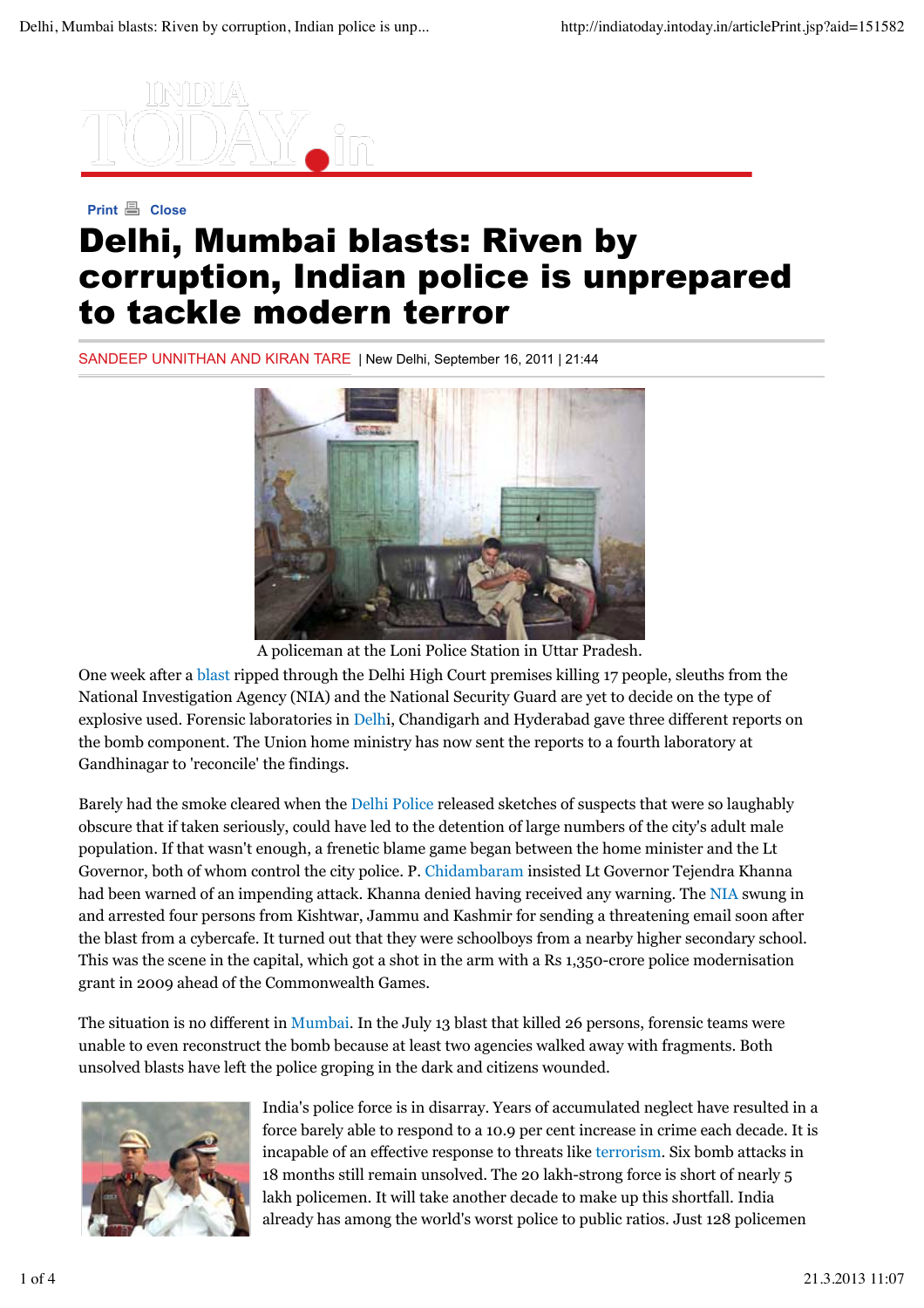

After the Delhi blast, Chidambaram is once again playing the blame game.

per 100,000 population (the UN mandates a minimum of 222 policemen). Yet as internal security expert Ajai Sahni points out, a manpower surge may not be enough. "Police need to transform their profile through better training, equipment, orientation and deployment."

But the police are starved of budgetary support and consequently invest little in training and even basic crime-fighting technology like facial recognition software to create police sketches. Corruption has now become so endemic that the police, the first responders, are seen as unapproachable. In fact, as the arrests in the

Malegaon blast case in 2006 show, the ordinary citizen may no longer be safe. Days after the September 8, 2006, Malegaon blasts which killed 36 people, the Maharashtra Anti-Terrorism Squad (ATS) arrested six Muslim youths. The case changed hands from the ATS to the CBI and now finally, the NIA. The six youths have been in the Arthur Road jail for over five years without bail despite there being no evidence to convict them.

The Constitution says law and order is a state subject and states zealously guard this turf. They go to the extent of disobeying the Supreme Court which has pushed for police reforms-its landmark 2006 verdict asked states to break away from the outdated Indian Police Act of 1861 and implement a new Model Police Act. These changes include greater autonomy for the police, security from transfer raj and a police commission for merit-based appointments. In 2010, the court issued showcause notices to the worst offenders-Karnataka, Maharashtra, Uttar Pradesh and West Bengal-who refused to implement reforms. On September 15, heads of all state police forces will converge in Delhi for a three-day annual conference. The problems are known, the solution evades implementation.

## **Never Ready**

The Mumbai police does not have a Total Containment Vessel (TCV) a hemispherical steel container that is mandatory for bomb disposal. Here is what police will do when confronted with a bomb emergency: dial the Chhatrapati Shivaji International Airport to bring in their TCV. It will take them at least two hours to drive this five-tonne equipment to south Mumbai through traffic.

A corruption scandal has stalled the purchase of Mumbai police's TCV. The police paid Rs 6.5 crore for the vessel in 2008; Mumbai International Airport Ltd, the private consortium which runs the airport, bought one for Rs 4 crore. When the disparity was noticed, the state government stopped the procurement. Nobody has been held accountable. State Home Minister R.R. Patil says the Mumbai airport will loan the TCV to the police. This is not the only instance of terror preparedness being compromised by corruption. In 2010, the Mumbai police bought 12 bomb disposal suits at inflated prices. A PIL has stalled their acquisition. The suits lie in a godown in Malad.

# **Corupt To The Core**

There is a good reason why the police are perceived to be among the most corrupt government departments. In Maharashtra, policemen comprise 23 per cent of government servants netted for bribetaking over the past six years. Experts say the figure could well be a national average. Police corruption takes the form of extortion: bribes are taken for not enforcing the law. Policemen wield immense powers relating to the life and liberty of citizens, implement legislation relating to gambling, prostitution, dance bars, hotels, economic offences, and in some states, prohibition. They are tasked with checking activities having the potential to generate black money. Even simple measures like free registration of First Information Reports (FIR) is not adopted.



A check of the complaints register at any police station usually reveals hundreds of unregistered cases. Nobody is punished for such lapses. Law and order gets priority over crime and corruption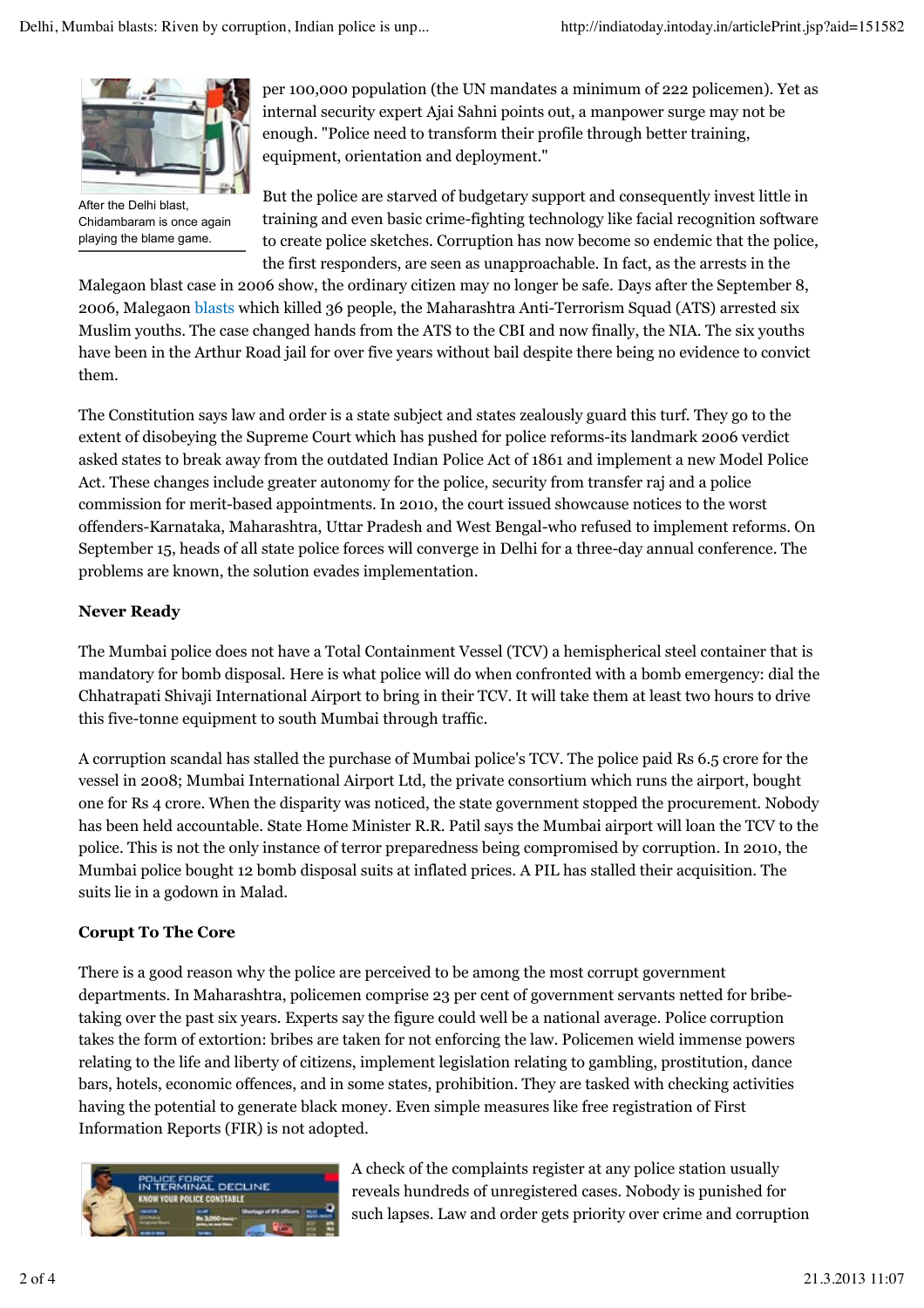

Click here to Enlarge

thrives. Graft is so endemic to the force and the opportunities for retail corruption so many, that bribes are paid for recruitment. Three months ago, the Andhra Pradesh cid arrested five police sub inspectors for using impersonators to clear their recruitment test. In 2008, nearly 40 sub-inspectors morphed photographs of

post-graduate students onto their hall tickets and paid each student Rs 4 lakh to write their test.

Their investment has to be quickly recovered once in the force. "Police leadership is to be blamed for its failure to check corruption. Everything takes place with their knowledge and officers know what can advance their career. There are no innovations in police working," explains Ashok Dhamija, a former ips officer-turned-lawyer. Former dgp of Maharashtra Arvind Inamdar believes levels of corruption increase with rank. Conscious of this, politicians connive to auction plum posts to share the loot. A plum post in the Mumbai police commissionerate varies between Rs 25 lakh and Rs 1.5 crore depending upon its 'importance' or potential for corruption.



**A Policeman wades through files at Loni police station.**

#### **Misplaced Priorities**

Strangely, Rs 1.5 crore is also the figure that Maharashtra has spent on training India's second largest police force of 1.7 lakh personnel in the past decade, the least in the country. The state is short of 284 technicians in its forensic labs. It has just one forensic lab in Mumbai as against a requirement of three. The state does not even have 1,500 bulletproof jackets to meet the bare minimum of modernisation guidelines.

These are not isolated instances. Over the years, state governments have neglected the police force and diverted money meant for police modernisation. Over 90 per cent of an average state police budget is spent on paying salaries. The remainder is used to pay for running the force. There is no money left for building police accommodation, buying vehicles, weapons or radio sets. It comes from a fundamental budgetary bias: police is treated as a non-plan expenditure head or, implicitly, an expenditure that does not result in any tangible benefits for the state. States hence live on modernisation doles handed out by the home ministry. These are often grossly inadequate.

Under the megacity policing policy, the Mumbai police needed portable X-ray machines, vehicle scanners and a vehicle tracking system costing Rs 300 crore in 2008. It has got only Rs 160 crore for these from the home ministry in the past five years. When money is made available, it is not claimed. Maharashtra is yet to claim its share of Rs 223 crore, earmarked for it by the Centre this year. The excuse is that the state's proposal to spend the funds is not yet ready. A home department source blames lack of coordination between the police and the government.

Where resources are required, they are not made available. In the aftermath of the 2006 Nithari murders, the Delhi-based Institute of Genomics and Integrative Biology (IGIB) agreed to build a national DNA databank. Four years later, the home ministry is yet to sanction Rs 10 crore meant for the project.

#### **The Weakest Link**

The Delhi Police's 650-strong special cell, its spear-tip against terrorism, is now reduced to chasing petty criminals. The reason? Terrorists have switched to secure communication like email dead-drops and do not use cellphones. The special cell is paying a price for its excessive reliance on wiretaps. This has made the job of the lowly police constables all the more important, admit senior police offcials. "The police have no option but to strengthen their constabulary and develop human intelligence,'' says a senior police official. The reality speaks otherwise.